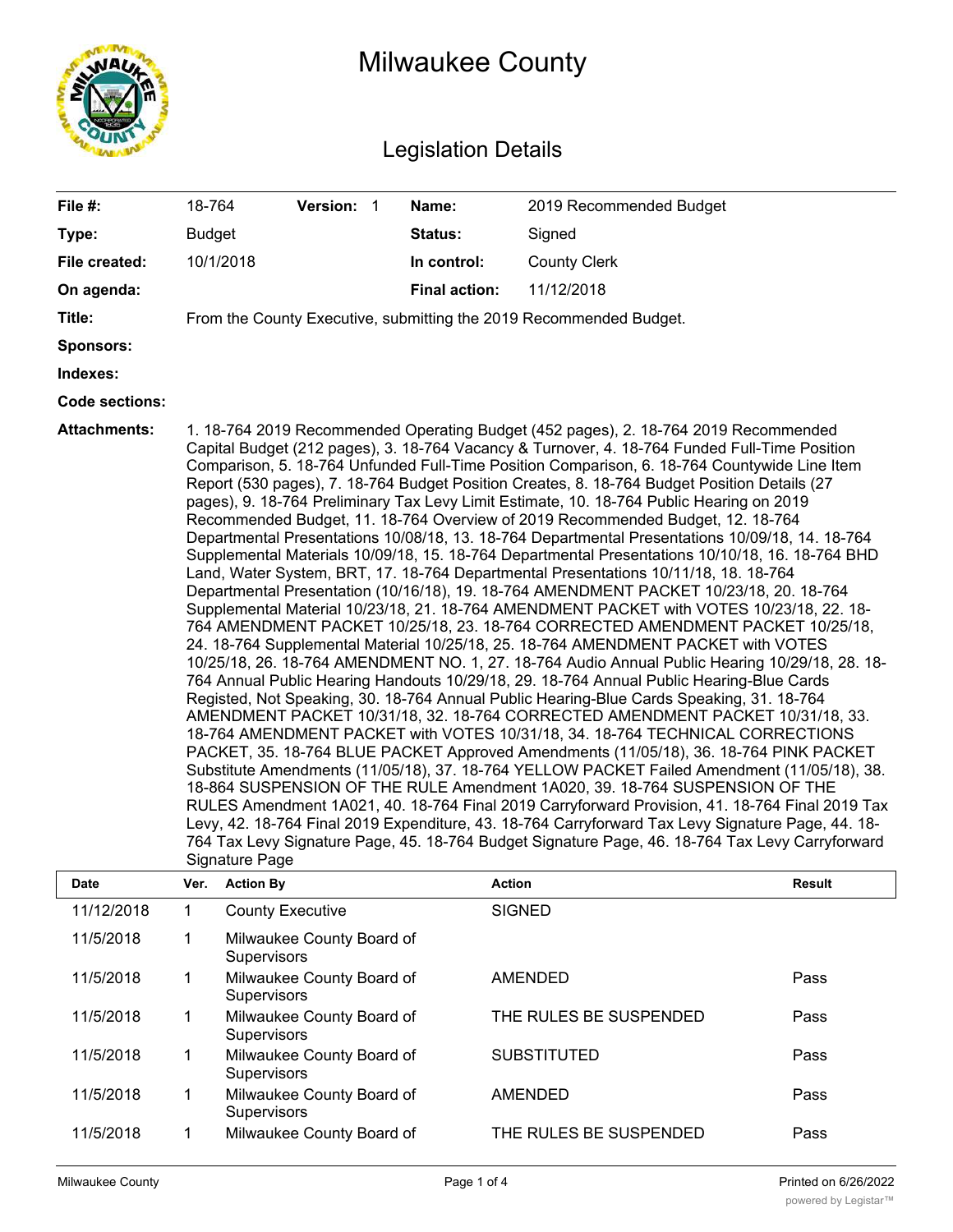### **File #:** 18-764, **Version:** 1

|           |   | Supervisors                              |                                                |      |
|-----------|---|------------------------------------------|------------------------------------------------|------|
| 11/5/2018 | 1 | Milwaukee County Board of<br>Supervisors | <b>SUBSTITUTED</b>                             | Fail |
| 11/5/2018 | 1 | Milwaukee County Board of<br>Supervisors | <b>ADOPTED</b>                                 | Pass |
| 11/5/2018 | 1 | Milwaukee County Board of<br>Supervisors | <b>ADOPTED</b>                                 | Pass |
| 11/5/2018 | 1 | Milwaukee County Board of<br>Supervisors | ADOPTED AS AMENDED                             | Pass |
| 11/5/2018 | 1 | Milwaukee County Board of<br>Supervisors | <b>AMENDED</b>                                 | Pass |
| 11/5/2018 | 1 | Milwaukee County Board of<br>Supervisors | <b>AMENDED</b>                                 | Pass |
| 11/5/2018 | 1 | Milwaukee County Board of<br>Supervisors | <b>AMENDED</b>                                 | Pass |
| 11/5/2018 | 1 | Milwaukee County Board of<br>Supervisors | <b>AMENDED</b>                                 | Pass |
| 11/5/2018 | 1 | Milwaukee County Board of<br>Supervisors | <b>AMENDED</b>                                 | Pass |
| 11/5/2018 | 1 | Milwaukee County Board of<br>Supervisors | LAID OVER UNTIL LATER IN THE<br><b>MEETING</b> | Pass |
| 11/5/2018 | 1 | Milwaukee County Board of<br>Supervisors | <b>AMENDED</b>                                 | Pass |
| 11/5/2018 | 1 | Milwaukee County Board of<br>Supervisors | <b>AMENDED</b>                                 | Pass |
| 11/5/2018 | 1 | Milwaukee County Board of<br>Supervisors | <b>AMENDED</b>                                 | Pass |
| 11/5/2018 | 1 | Milwaukee County Board of<br>Supervisors | <b>AMENDED</b>                                 | Pass |
| 11/5/2018 | 1 | Milwaukee County Board of<br>Supervisors | <b>AMENDED</b>                                 | Pass |
| 11/5/2018 | 1 | Milwaukee County Board of<br>Supervisors | <b>AMENDED</b>                                 | Pass |
| 11/5/2018 | 1 | Milwaukee County Board of<br>Supervisors | <b>AMENDED</b>                                 | Pass |
| 11/5/2018 | 1 | Milwaukee County Board of<br>Supervisors | <b>AMENDED</b>                                 | Pass |
| 11/5/2018 | 1 | Milwaukee County Board of<br>Supervisors | <b>AMENDED</b>                                 | Pass |
| 11/5/2018 | 1 | Milwaukee County Board of<br>Supervisors | <b>AMENDED</b>                                 | Pass |
| 11/5/2018 | 1 | Milwaukee County Board of<br>Supervisors | AMENDED                                        | Pass |
| 11/5/2018 | 1 | Milwaukee County Board of<br>Supervisors | LAID OVER UNTIL LATER IN THE<br><b>MEETING</b> | Pass |
| 11/5/2018 | 1 | Milwaukee County Board of<br>Supervisors | <b>AMENDED</b>                                 | Pass |
| 11/5/2018 | 1 | Milwaukee County Board of<br>Supervisors | <b>AMENDED</b>                                 | Pass |
| 11/5/2018 | 1 | Milwaukee County Board of<br>Supervisors | <b>AMENDED</b>                                 | Pass |
| 11/5/2018 | 1 | Milwaukee County Board of<br>Supervisors | <b>AMENDED</b>                                 | Pass |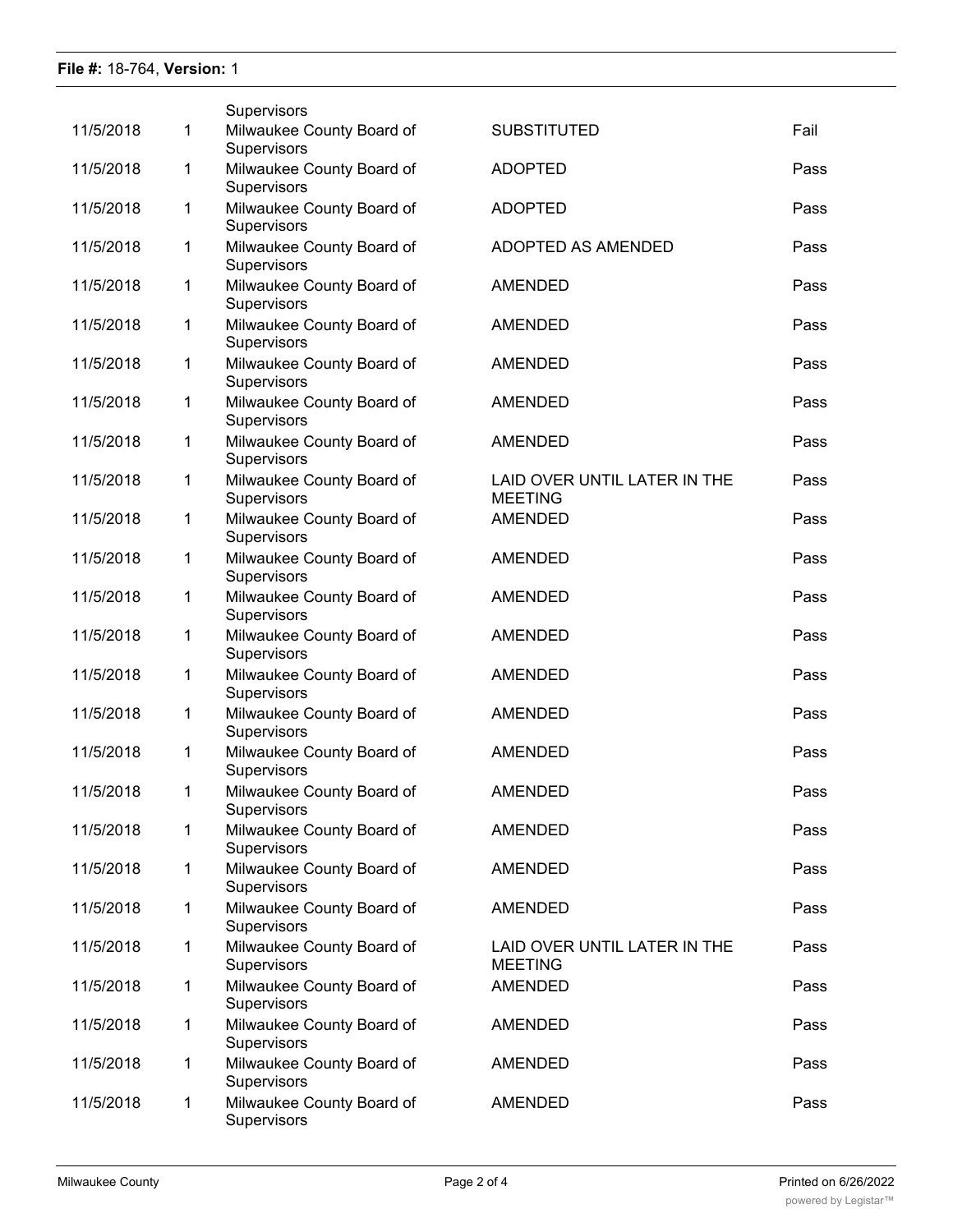### **File #:** 18-764, **Version:** 1

| 11/5/2018  | 1           | Milwaukee County Board of<br>Supervisors       | <b>AMENDED</b>                           | Pass |
|------------|-------------|------------------------------------------------|------------------------------------------|------|
| 11/5/2018  | 1           | Milwaukee County Board of<br>Supervisors       | <b>AMENDED</b>                           | Pass |
| 11/5/2018  | 1           | Milwaukee County Board of<br>Supervisors       | <b>AMENDED</b>                           | Pass |
| 10/31/2018 | 1           | Finance and Audit Committee -<br><b>Budget</b> | APPROVED BY STANDING<br><b>COMMITTEE</b> | Pass |
| 10/31/2018 | 1           | Finance and Audit Committee -<br><b>Budget</b> | <b>ADOPTED</b>                           | Pass |
| 10/31/2018 | $\mathbf 1$ | Finance and Audit Committee -<br><b>Budget</b> | <b>ADOPTED</b>                           | Pass |
| 10/31/2018 | $\mathbf 1$ | Finance and Audit Committee -<br><b>Budget</b> | <b>ADOPTED</b>                           | Pass |
| 10/31/2018 | 1           | Finance and Audit Committee -<br><b>Budget</b> | <b>AMENDED</b>                           | Pass |
| 10/31/2018 | 1           | Finance and Audit Committee -<br><b>Budget</b> | AMENDED                                  | Pass |
| 10/31/2018 | 1           | Finance and Audit Committee -<br><b>Budget</b> | <b>AMENDED</b>                           | Pass |
| 10/31/2018 | 1           | Finance and Audit Committee -<br><b>Budget</b> | <b>AMENDED</b>                           | Pass |
| 10/31/2018 | 1           | Finance and Audit Committee -<br><b>Budget</b> | <b>WITHDRAWN</b>                         |      |
| 10/31/2018 | 1           | Finance and Audit Committee -<br><b>Budget</b> | <b>AMENDED</b>                           | Pass |
| 10/31/2018 | 1           | Finance and Audit Committee -<br><b>Budget</b> | <b>AMENDED</b>                           | Pass |
| 10/29/2018 | 1           | Milwaukee County Board of<br>Supervisors       | DISCUSSED WITH NO ACTION TAKEN           |      |
| 10/25/2018 | 1           | Finance and Audit Committee -<br><b>Budget</b> | <b>AMENDED</b>                           | Pass |
| 10/25/2018 | 1           | Finance and Audit Committee -<br><b>Budget</b> | <b>AMENDED</b>                           | Pass |
| 10/25/2018 | $\mathbf 1$ | Finance and Audit Committee -<br><b>Budget</b> | <b>AMENDED</b>                           | Pass |
| 10/25/2018 | 1           | Finance and Audit Committee -<br><b>Budget</b> | <b>AMENDED</b>                           | Pass |
| 10/25/2018 | 1           | Finance and Audit Committee -<br><b>Budget</b> | <b>AMENDED</b>                           | Pass |
| 10/25/2018 | 1           | Finance and Audit Committee -<br><b>Budget</b> | <b>AMENDED</b>                           | Fail |
| 10/25/2018 | 1           | Finance and Audit Committee -<br><b>Budget</b> | <b>AMENDED</b>                           | Pass |
| 10/25/2018 | 1           | Finance and Audit Committee -<br><b>Budget</b> | <b>WITHDRAWN</b>                         |      |
| 10/25/2018 | 1           | Finance and Audit Committee -<br><b>Budget</b> | <b>AMENDED</b>                           | Pass |
| 10/23/2018 | 1           | Finance and Audit Committee -<br><b>Budget</b> | AMENDED                                  | Pass |
| 10/23/2018 | 1           | Finance and Audit Committee -<br><b>Budget</b> | <b>AMENDED</b>                           | Pass |
| 10/23/2018 | 1           | Finance and Audit Committee -<br><b>Budget</b> | AMENDED                                  | Pass |